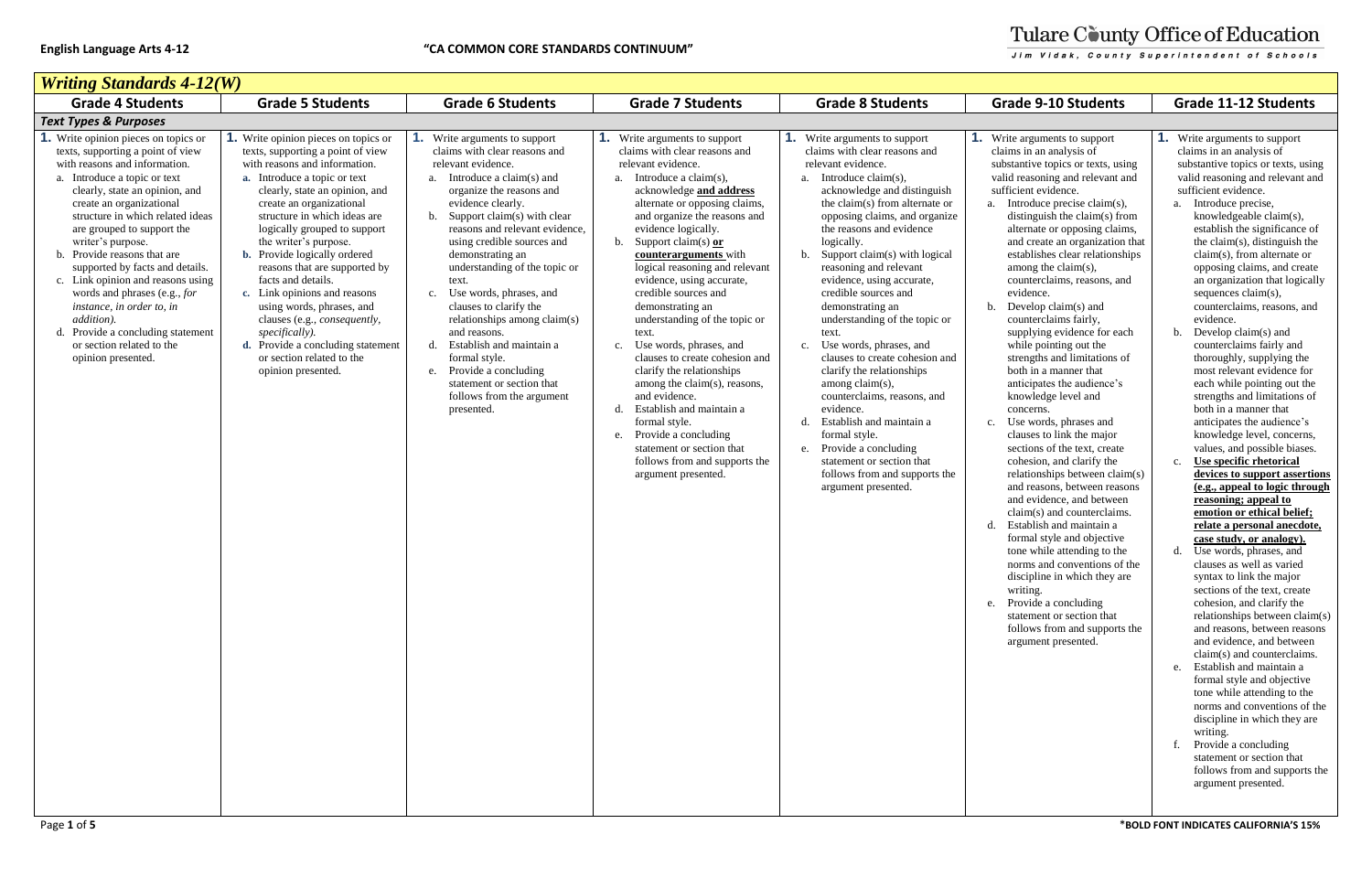- **2.** Write informative / explanatory texts to examine a topic and convey ideas and information clearly.
	- a.Introduce a topic clearly and group related information in paragraphs and sections; include formatting (*e.g., headings)*, illustrations, and multimedia when useful to aiding comprehension.
	- b. Develop the topic with facts, definitions, concrete details, quotations, or other information and examples related to the topic.
	- c.Link ideas within categories of information using words and phrases (*e.g., another, for example, also because).*
	- d. Use precise language and domain specific vocabulary to inform about or explain the topic.
	- e.Provide a concluding statement or section related to the information or explanation presented.
- **2.** Write informative/ explanatory texts to examine a topic and convey ideas and information clearly.
	- a.Introduce a topic clearly, provide a general observation and focus, and group related information logically; include formatting (*e.g., headings)*, illustrations, and multimedia when useful to aiding comprehension.
	- b. Develop the topic with facts, definitions, concrete details, quotations, or other information and examples related to the topic.
	- c.Link ideas within and across categories of information using words, phrases, and clauses (*e.g., in contrast, especially).*
	- d. Use precise language and domain specific vocabulary to inform about or explain the topic.
	- e.Provide a concluding statement or section related to the information or explanation presented.
- **2.** Write informative/ explanatory texts to examine a topic and convey ideas, concepts, and information through the selection, organization, and analysis of relevant content.
	- a. Introduce a topic **or thesis statement**; organize ideas, concepts, and information, using strategies such as definition, classification, comparison/ contrast, and cause/ effect; include formatting (e.g., headings), graphics (e.g., charts, tables), and multimedia when useful to aiding comprehension.
	- b. Develop the topic with relevant facts, definitions, concrete details, quotations, or other information and examples.
	- c. Use appropriate transitions to clarify the relationships among ideas and concepts.
	- d. Use precise language and domain-specific vocabulary to inform about or explain the topic.
	- e. Establish and maintain a formal style.
	- f. Provide a concluding statement or section that follows from the information or explanation presented.

**2.** Write informative/ explanatory texts to examine a topic and convey ideas, concepts, and information through the selection, organization, and analysis of relevant content.

- a. Introduce a topic **or thesis statement** clearly, previewing what is to follow; organize ideas, concepts, and information, using strategies such as definition, classification, comparison/ contrast, and cause/ effect; include formatting (e.g., headings), graphics (e.g., charts, tables), and multimedia when useful to aiding comprehension.
- b. Develop the topic with relevant facts, definitions, concrete details, quotations, or other information and examples.
- c. Use appropriate transitions to create cohesion and clarify the relationships among ideas and concepts.
- d. Use precise language and domain-specific vocabulary to inform about or explain the topic.
- e. Establish and maintain a formal style.
- f. Provide a concluding statement or section that follows from and supports the information or explanation presented.
- **2.** Write informative/ explanatory texts, **including career development documents (e.g., simple business letters and job applications),** to examine a topic and convey complex ideas, concepts, and information through the selection, organization, and analysis of relevant content.
	- a. Introduce a topic **or thesis**  statement clearly, previewing what is to follow; organize ideas, concepts, and information into broader categories; include formatting (e.g., headings), graphics (e.g., charts, tables), and multimedia when useful to aiding comprehension.
	- b. Develop the topic with relevant, well-chosen facts, definitions, concrete details, quotations, or other information and examples. c. Use appropriate and varied transitions to create cohesion
	- and clarify the relationships among ideas and concepts. d. Use precise language and domain-specific vocabulary to inform about or explain the
	- topic. e. Establish and maintain a formal style.
	- f. Provide a concluding statement or section that follows from and supports the information or explanation presented.
- 

# Tulare County Office of Education

**Jim Vidak, County Superintendent of Schools** 

**2.** Write informative/ explanatory texts to examine and convey ideas, concepts, and information clearly and accurately through the effective selection, organization, and analysis of content. a. Introduce a topic **or thesis statement**; organize complex ideas, concepts, and information to make important connections and distinctions; include formatting (e.g., headings), graphics (e.g., figures, tables) and multimedia when useful to aiding comprehension. b. Develop a topic with wellchosen, relevant, and sufficient facts, extended definitions, concrete details, quotations, or other information and examples appropriate to the audience's knowledge of the topic.

c. Use appropriate and varied transitions to link the major sections of the text, create cohesion, and clarify the relationships among complex ideas and concepts.

d. Use precise language and domain-specific vocabulary to manage the complexity of the topic

e. Establish and maintain a formal style and objective tone while attending to the norms and conventions of the discipline in which they are writing.

f. Provide a concluding statement or section that follows from and supports the information or explanation presented (e.g., articulating implications or the

significance of the topic).

**2.** Write informative/ explanatory texts to examine and convey complex ideas, concepts, and information clearly and accurately through the effective selection, organization, and analysis of content.

- a. Introduce a topic **or thesis statement**; organize complex ideas, concepts, and information so that each new element builds on that which precedes it to create a unified whole; include formatting (e.g., headings), graphics (e.g., figures, tables), and multimedia when useful to aiding comprehension.
- b. Develop the topic thoroughly by selecting the most significant and relevant facts, extended definitions, concrete details, quotations, or information and examples appropriate to the audience's knowledge of the topic.
- c. Use appropriate and varied transitions and syntax to link the major sections of the text, create cohesion, and clarify the relationships among complex ideas and concepts.
- d. Use precise language, domain-specific vocabulary, and techniques such as metaphor, simile, and analogy to manage the complexity of the topic.
- e. Establish and maintain a formal style and objective tone while attending to the norms and conventions of the discipline in which they are writing.
- f. Provide a concluding statement or section that follows from and supports the information or explanation presented (e.g., articulating implications or significance of the topic.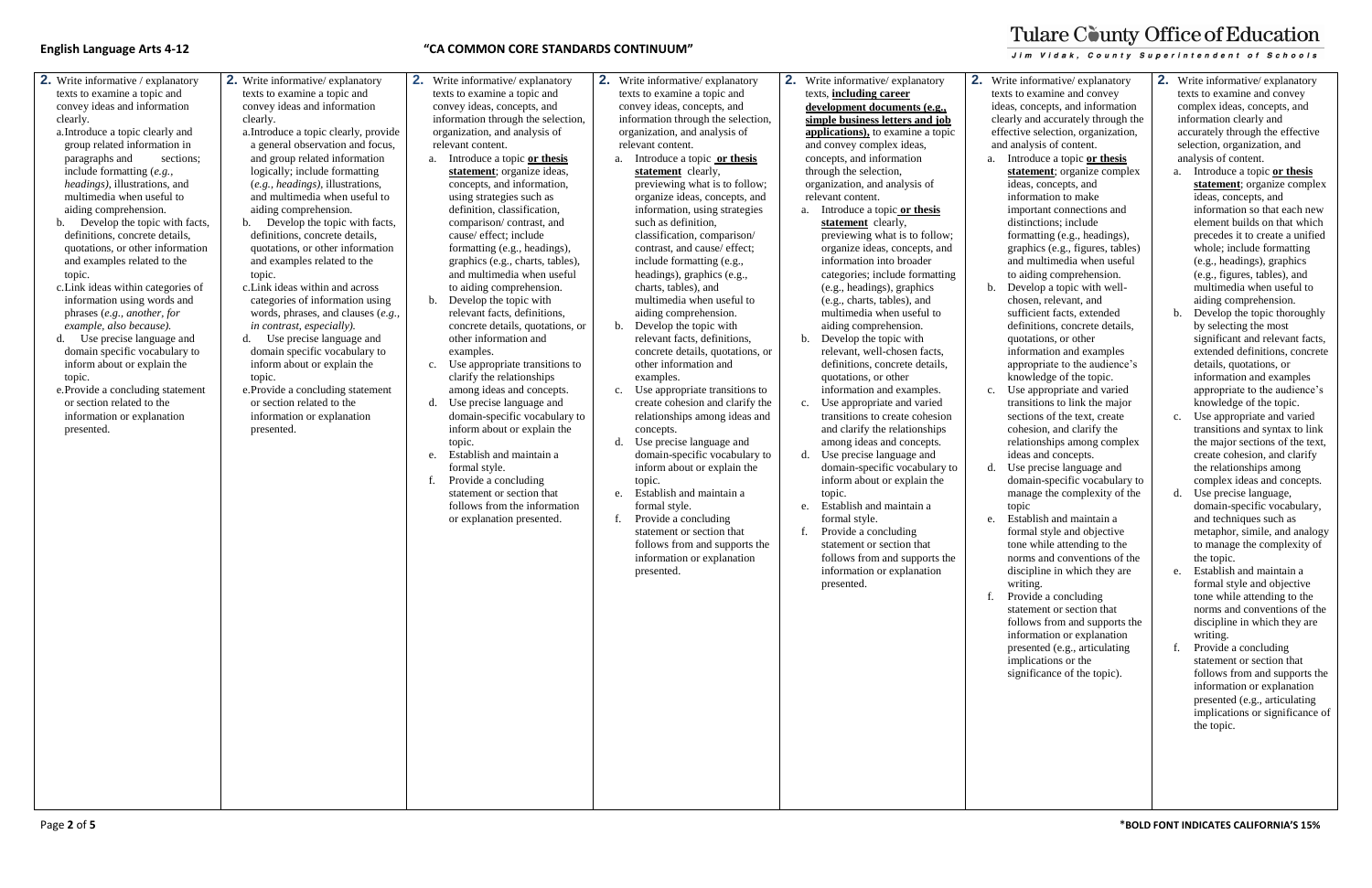| <b>Grade 4 Students</b>                                                                                                                                                                                                                                                                                                                                                                                                                                                                                                                                                                                                                                                                                                                                                                   | <b>Grade 5 Students</b>                                                                                                                                                                                                                                                                                                                                                                                                                                                                                                                                                                                                                                                                                                                                                                                                                       | <b>Grade 6 Students</b>                                                                                                                                                                                                                                                                                                                                                                                                                                                                                                                                                                                                                                                                                                                                                                                                                                                                                              | <b>Grade 7 Students</b>                                                                                                                                                                                                                                                                                                                                                                                                                                                                                                                                                                                                                                                                                                                                                                                                                                                                                                                                                                           | <b>Grade 8 Students</b>                                                                                                                                                                                                                                                                                                                                                                                                                                                                                                                                                                                                                                                                                                                                                                                                                                                                                                                                                                                                                                             | <b>Grade 9-10 Students</b>                                                                                                                                                                                                                                                                                                                                                                                                                                                                                                                                                                                                                                                                                                                                                                                                                                                                                                                                                                                                                                                                                     | <b>Grade 11-12 Students</b>                                                                                                                                                                                                                                                                                                                                                                                                                                                                                                                                                                                                                                                                                                                                                                                                                                                                                                                                                                                                                                                                                                                                                                             |
|-------------------------------------------------------------------------------------------------------------------------------------------------------------------------------------------------------------------------------------------------------------------------------------------------------------------------------------------------------------------------------------------------------------------------------------------------------------------------------------------------------------------------------------------------------------------------------------------------------------------------------------------------------------------------------------------------------------------------------------------------------------------------------------------|-----------------------------------------------------------------------------------------------------------------------------------------------------------------------------------------------------------------------------------------------------------------------------------------------------------------------------------------------------------------------------------------------------------------------------------------------------------------------------------------------------------------------------------------------------------------------------------------------------------------------------------------------------------------------------------------------------------------------------------------------------------------------------------------------------------------------------------------------|----------------------------------------------------------------------------------------------------------------------------------------------------------------------------------------------------------------------------------------------------------------------------------------------------------------------------------------------------------------------------------------------------------------------------------------------------------------------------------------------------------------------------------------------------------------------------------------------------------------------------------------------------------------------------------------------------------------------------------------------------------------------------------------------------------------------------------------------------------------------------------------------------------------------|---------------------------------------------------------------------------------------------------------------------------------------------------------------------------------------------------------------------------------------------------------------------------------------------------------------------------------------------------------------------------------------------------------------------------------------------------------------------------------------------------------------------------------------------------------------------------------------------------------------------------------------------------------------------------------------------------------------------------------------------------------------------------------------------------------------------------------------------------------------------------------------------------------------------------------------------------------------------------------------------------|---------------------------------------------------------------------------------------------------------------------------------------------------------------------------------------------------------------------------------------------------------------------------------------------------------------------------------------------------------------------------------------------------------------------------------------------------------------------------------------------------------------------------------------------------------------------------------------------------------------------------------------------------------------------------------------------------------------------------------------------------------------------------------------------------------------------------------------------------------------------------------------------------------------------------------------------------------------------------------------------------------------------------------------------------------------------|----------------------------------------------------------------------------------------------------------------------------------------------------------------------------------------------------------------------------------------------------------------------------------------------------------------------------------------------------------------------------------------------------------------------------------------------------------------------------------------------------------------------------------------------------------------------------------------------------------------------------------------------------------------------------------------------------------------------------------------------------------------------------------------------------------------------------------------------------------------------------------------------------------------------------------------------------------------------------------------------------------------------------------------------------------------------------------------------------------------|---------------------------------------------------------------------------------------------------------------------------------------------------------------------------------------------------------------------------------------------------------------------------------------------------------------------------------------------------------------------------------------------------------------------------------------------------------------------------------------------------------------------------------------------------------------------------------------------------------------------------------------------------------------------------------------------------------------------------------------------------------------------------------------------------------------------------------------------------------------------------------------------------------------------------------------------------------------------------------------------------------------------------------------------------------------------------------------------------------------------------------------------------------------------------------------------------------|
| <b>Text Types &amp; Purposes</b>                                                                                                                                                                                                                                                                                                                                                                                                                                                                                                                                                                                                                                                                                                                                                          |                                                                                                                                                                                                                                                                                                                                                                                                                                                                                                                                                                                                                                                                                                                                                                                                                                               |                                                                                                                                                                                                                                                                                                                                                                                                                                                                                                                                                                                                                                                                                                                                                                                                                                                                                                                      |                                                                                                                                                                                                                                                                                                                                                                                                                                                                                                                                                                                                                                                                                                                                                                                                                                                                                                                                                                                                   |                                                                                                                                                                                                                                                                                                                                                                                                                                                                                                                                                                                                                                                                                                                                                                                                                                                                                                                                                                                                                                                                     |                                                                                                                                                                                                                                                                                                                                                                                                                                                                                                                                                                                                                                                                                                                                                                                                                                                                                                                                                                                                                                                                                                                |                                                                                                                                                                                                                                                                                                                                                                                                                                                                                                                                                                                                                                                                                                                                                                                                                                                                                                                                                                                                                                                                                                                                                                                                         |
| 3.<br>Write narratives to develop real<br>or imagined experiences or events<br>using effective technique,<br>descriptive details, and clear<br>event sequences.<br>Orient the reader by<br>a.<br>establishing a situation and<br>introducing a narrator and/or<br>characters; organize an event<br>sequence that unfolds<br>naturally.<br>Use dialogue and description<br>to develop experiences and<br>events or show the<br>responses of characters to<br>situations.<br>Use a variety of transitional<br>c.<br>words and<br>phrases to<br>manage the sequence of<br>events.<br>Use concrete words and<br>phrases and sensory details to<br>convey experiences and<br>events precisely.<br>Provide a conclusion that<br>e.<br>the<br>follows from<br>narrated experiences or<br>events. | 3.<br>Write narratives to develop real<br>or imagined experiences or events<br>using effective technique,<br>descriptive details, and clear<br>event sequences.<br>Orient the reader by<br>a.<br>establishing a situation and<br>introducing a narrator and/or<br>characters; organize an event<br>sequence that unfolds<br>naturally.<br>Use narrative techniques such<br>b.<br>as dialogue, description, and<br>pacing, to develop<br>experiences and events or<br>show the responses of<br>characters to situations.<br>Use a variety of transitional<br>c.<br>words, phrases, and clauses to<br>manage the sequence of<br>events.<br>d. Use concrete words and<br>phrases and sensory details to<br>convey experiences and<br>events precisely.<br>Provide a conclusion that<br>e.<br>follows from the narrated<br>experiences or events. | <b>3.</b> Write narratives to develop real<br>or imagined experiences or events<br>using effective technique,<br>relevant descriptive details, and<br>well-structured event sequences.<br>Engage and orient the reader<br>a.<br>by establishing a context and<br>introducing a narrator and/or<br>characters; organize an event<br>sequence that unfolds<br>naturally and logically.<br>b. Use narrative techniques, such<br>as dialogue, pacing, and<br>description, to develop<br>experiences, events, and/ or<br>characters.<br>c. Use a variety of transition<br>words, phrases and clauses to<br>convey sequence and signal<br>shifts from one time frame or<br>setting to another.<br>d. Use precise words and phrases<br>relevant descriptive details,<br>and sensory language to<br>convey experiences and<br>events.<br>e. Provide a conclusion that<br>follows from the narrated<br>experiences or events. | <b>3.</b> Write narratives to develop real<br>or imagined experiences or events<br>using effective techniques,<br>relevant descriptive details, and<br>well-structured event sequences.<br>a. Engage and orient the reader<br>by establishing a context and<br>point of view, and introducing<br>a narrator and/or character;<br>organize an event sequence<br>that unfolds naturally and<br>logically.<br>b. Use narrative techniques, such<br>as dialogue, pacing, and<br>description, to develop<br>experiences, events, and/or<br>characters.<br>c. Use a variety of transition<br>words, phrases, and clauses to<br>convey sequence and signal<br>shifts from one time frame or<br>setting to another.<br>d. Use precise words and<br>phrases, relevant descriptive<br>details, and sensory language<br>to capture the action and<br>convey experiences and<br>events.<br>Provide a conclusion that<br>e <sub>1</sub><br>follows from and reflects the<br>narrated experiences or<br>events. | <b>3.</b> Write narratives to develop real<br>or imagined experiences or events<br>using effective technique,<br>relevant descriptive details, and<br>well-structured event sequences.<br>a. Engage and orient the reader<br>by establishing a context and<br>point of view, and introducing<br>a narrator and/or characters;<br>organize an event sequence<br>that unfolds naturally and<br>logically.<br>Use narrative techniques, such<br>b.<br>as dialogue, pacing,<br>description, and reflection, to<br>develop experiences, events,<br>and/or characters.<br>c. Use a variety of transition<br>words, phrases, and clauses to<br>convey sequence, signal shifts<br>from one time frame or setting<br>to another, and show the<br>relationships among<br>experiences and events.<br>d. Use precise words and<br>phrases, relevant descriptive<br>details, and sensory language<br>to capture the action and<br>convey experiences and<br>events.<br>Provide a conclusion that<br>e.<br>follows from and reflects on<br>the narrated experiences or<br>events. | <b>3.</b> Write narratives to develop real<br>or imagined experiences or events<br>using effective technique, well-<br>chosen details, and well-<br>structured event sequences.<br>a. Engage and orient the reader<br>by setting out a problem,<br>situation, or observation,<br>establishing one or multiple<br>point(s) of view, and<br>introducing a narrator and/or<br>characters; create a smooth<br>progression of experiences or<br>events.<br>Use narrative techniques, such<br>$\mathbf{b}$ .<br>as dialogue, pacing,<br>description, reflection, and<br>multiple plot lines, to develop<br>experiences, events, and/or<br>characters.<br>c. Use a variety of techniques to<br>sequence events so that they<br>build on one another to create<br>a coherent whole.<br>d. Use precise words, and<br>phrases, telling details, and<br>sensory language to convey a<br>vivid picture of the<br>experiences, events, setting,<br>and/or characters.<br>e. Provide a conclusion that<br>follows from and reflects on<br>what is experienced,<br>observed, or resolved over the<br>course of the narrative. | <b>3.</b> Write narratives to develop rea<br>or imagined experiences or evo<br>using effective technique, well<br>chosen details, and well-<br>structured event sequences.<br>a. Engage and orient the read<br>by setting out a problem,<br>situation, or observation an<br>its significance, establishin<br>one or multiple point(s) of<br>view, and introducing a<br>narrator and/or characters:<br>create a smooth progression<br>experiences and events.<br>b. Use narrative techniques, s<br>as dialogue, pacing,<br>description, reflection, and<br>multiple plot lines, to devel<br>experiences, events, and/or<br>characters.<br>c. Use a variety of techniques<br>sequence events so that the<br>build on one another to cre<br>a coherent whole and build<br>toward a particular tone an<br>outcome (e.g., a sense of<br>mystery, suspense, growth,<br>resolution).<br>d. Use precise words and<br>phrases, telling details, and<br>sensory language to convey<br>vivid picture of the<br>experiences, events, setting<br>and/or characters.<br>e. Provide a conclusion that<br>follows from and reflects o<br>what is experienced,<br>observed, or resolved over<br>course of the narrative. |
| <b>Production &amp; Distribution of Writing</b>                                                                                                                                                                                                                                                                                                                                                                                                                                                                                                                                                                                                                                                                                                                                           |                                                                                                                                                                                                                                                                                                                                                                                                                                                                                                                                                                                                                                                                                                                                                                                                                                               |                                                                                                                                                                                                                                                                                                                                                                                                                                                                                                                                                                                                                                                                                                                                                                                                                                                                                                                      |                                                                                                                                                                                                                                                                                                                                                                                                                                                                                                                                                                                                                                                                                                                                                                                                                                                                                                                                                                                                   |                                                                                                                                                                                                                                                                                                                                                                                                                                                                                                                                                                                                                                                                                                                                                                                                                                                                                                                                                                                                                                                                     |                                                                                                                                                                                                                                                                                                                                                                                                                                                                                                                                                                                                                                                                                                                                                                                                                                                                                                                                                                                                                                                                                                                |                                                                                                                                                                                                                                                                                                                                                                                                                                                                                                                                                                                                                                                                                                                                                                                                                                                                                                                                                                                                                                                                                                                                                                                                         |
| 4. Produce clear and coherent writing<br>(including multiple-paragraph<br>texts) in which the development<br>and organization are appropriate to<br>task, purpose, and audience.<br>(Grade-specific expectations for<br>writing types are defined in<br>Standards $1 - 3$ above.)                                                                                                                                                                                                                                                                                                                                                                                                                                                                                                         | 4. Produce clear and coherent writing<br>(including multiple-paragraph<br>texts) in which the development<br>and organization are appropriate to<br>task, purpose, and audience.<br>(Grade-specific expectations for<br>writing types are defined in<br>Standards $1-3$ above.)                                                                                                                                                                                                                                                                                                                                                                                                                                                                                                                                                               | 4. Produce clear and coherent<br>writing in which the<br>development, organization, and<br>style are appropriate to task,<br>purpose, and audience. (Grade-<br>specific expectations for writing<br>types are defined in standards 1-3<br>above.)                                                                                                                                                                                                                                                                                                                                                                                                                                                                                                                                                                                                                                                                    | 4. Produce clear and coherent<br>writing in which the<br>development, organization, and<br>style are appropriate to task,<br>purpose, and audience. (Grade-<br>specific expectations for writing<br>types are defined in standards 1-3<br>above.)                                                                                                                                                                                                                                                                                                                                                                                                                                                                                                                                                                                                                                                                                                                                                 | 4. Produce clear and coherent<br>writing in which the<br>development, organization, and<br>style are appropriate to task,<br>purpose, and audience. (Grade-<br>specific expectations for writing<br>types are defined in standards 1-3<br>above.)                                                                                                                                                                                                                                                                                                                                                                                                                                                                                                                                                                                                                                                                                                                                                                                                                   | 4. Produce clear and coherent<br>writing in which the<br>development, organization, and<br>style are appropriate to task,<br>purpose, and audience. (Grade-<br>specific expectations for writing<br>types are defined in standards 1-3<br>above.)                                                                                                                                                                                                                                                                                                                                                                                                                                                                                                                                                                                                                                                                                                                                                                                                                                                              | 4. Produce clear and coherent<br>writing in which the<br>development, organization, an<br>style are appropriate to task,<br>purpose, and audience. (Grade<br>specific expectations for writin<br>types are defined in standards<br>above.)                                                                                                                                                                                                                                                                                                                                                                                                                                                                                                                                                                                                                                                                                                                                                                                                                                                                                                                                                              |

## Tulare County Office of Education Jim Vidak, County Superintendent of Schools

- **ite narratives to develop real** imagined experiences or events ng effective technique, wellosen details, and wellactured event sequences.
- Engage and orient the reader by setting out a problem, situation, or observation, establishing one or multiple point(s) of view, and
- introducing a narrator and/or characters; create a smooth progression of experiences or events.
- Use narrative techniques, such as dialogue, pacing,
- description, reflection, and multiple plot lines, to develop experiences, events, and/or characters.
- Use a variety of techniques to sequence events so that they build on one another to create a coherent whole.
- Use precise words, and phrases, telling details, and sensory language to convey a vivid picture of the
- experiences, events, setting, and/or characters.
- Provide a conclusion that follows from and reflects on
- observed, or resolved over the
- what is experienced,
- course of the narrative.
- **A.** Produce clear and coherent iting in which the development, organization, and le are appropriate to task, pose, and audience. (Gradeecific expectations for writing es are defined in standards 1-3 ye.)
- **3.** Write narratives to develop real or imagined experiences or events using effective technique, wellchosen details, and wellstructured event sequences.
	- a. Engage and orient the reader by setting out a problem, situation, or observation and its significance, establishing one or multiple point(s) of view, and introducing a narrator and/or characters; create a smooth progression of experiences and events.
	- b. Use narrative techniques, such as dialogue, pacing, description, reflection, and multiple plot lines, to develop experiences, events, and/or characters.
	- c. Use a variety of techniques to sequence events so that they build on one another to create a coherent whole and build toward a particular tone and outcome (e.g., a sense of mystery, suspense, growth, or resolution).
	- d. Use precise words and phrases, telling details, and sensory language to convey a vivid picture of the experiences, events, setting, and/or characters.
	- e. Provide a conclusion that follows from and reflects on what is experienced, observed, or resolved over the course of the narrative.
- **4.** Produce clear and coherent writing in which the development, organization, and style are appropriate to task, purpose, and audience. (Gradespecific expectations for writing types are defined in standards 1-3 above.)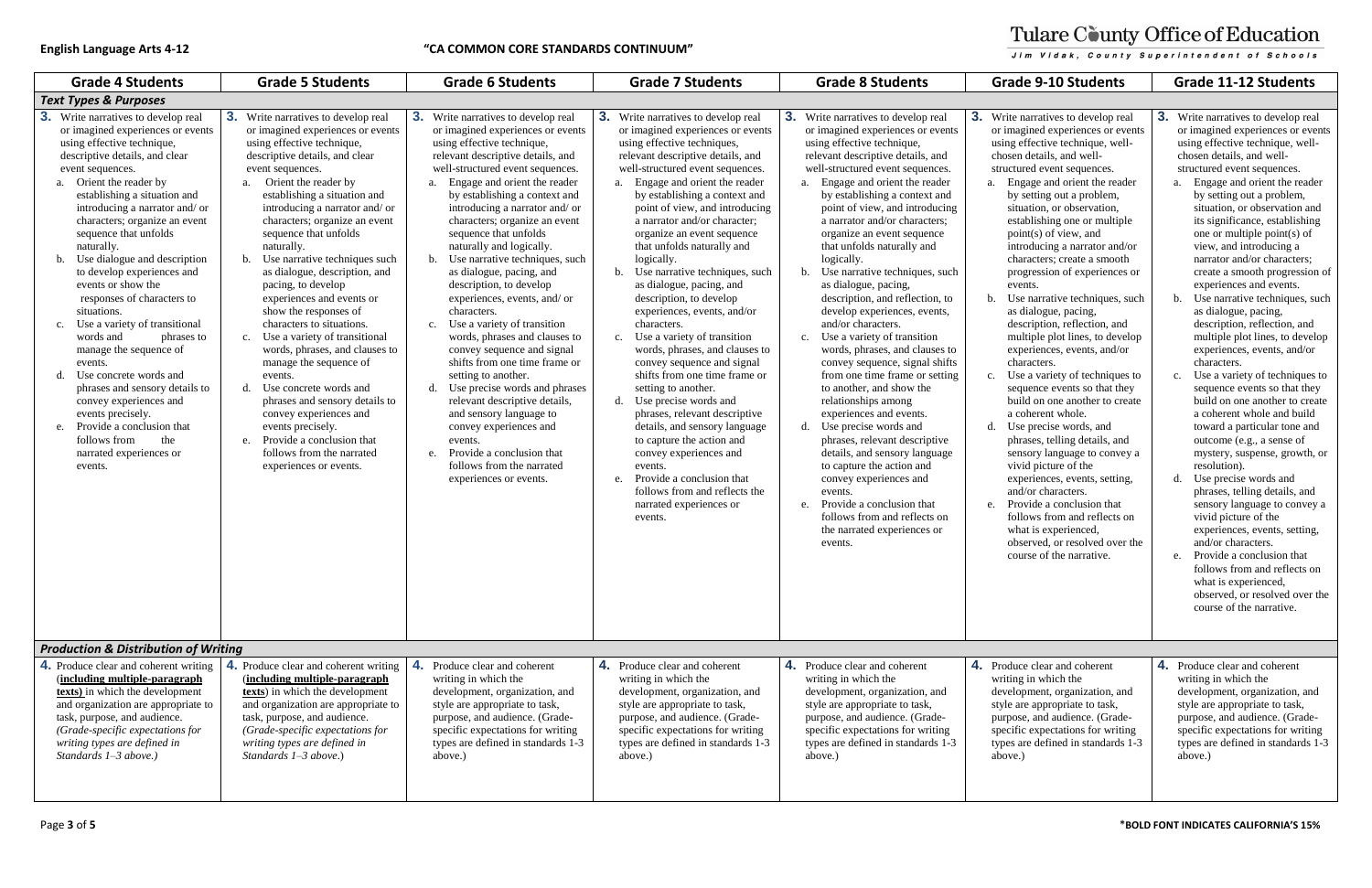| Grs |   |
|-----|---|
|     |   |
|     |   |
|     |   |
|     |   |
|     | ļ |
|     |   |
|     |   |
|     |   |

| <b>Grade 4 Students</b>                                                                                                                                                                                                                                                                                      | <b>Grade 5 Students</b>                                                                                                                                                                                                                                                                                                    | <b>Grade 6 Students</b>                                                                                                                                                                                                                                                                                                         | <b>Grade 7 Students</b>                                                                                                                                                                                                                                                                                                                                                                   | <b>Grade 8 Students</b>                                                                                                                                                                                                                                                                                                                                                                   | <b>Grade 9-10 Students</b>                                                                                                                                                                                                                                                                                                                                                                                             | <b>Grade 11-12 Students</b>                                                                                                                                                                                                                                                                                                                                                                                                                                                             |
|--------------------------------------------------------------------------------------------------------------------------------------------------------------------------------------------------------------------------------------------------------------------------------------------------------------|----------------------------------------------------------------------------------------------------------------------------------------------------------------------------------------------------------------------------------------------------------------------------------------------------------------------------|---------------------------------------------------------------------------------------------------------------------------------------------------------------------------------------------------------------------------------------------------------------------------------------------------------------------------------|-------------------------------------------------------------------------------------------------------------------------------------------------------------------------------------------------------------------------------------------------------------------------------------------------------------------------------------------------------------------------------------------|-------------------------------------------------------------------------------------------------------------------------------------------------------------------------------------------------------------------------------------------------------------------------------------------------------------------------------------------------------------------------------------------|------------------------------------------------------------------------------------------------------------------------------------------------------------------------------------------------------------------------------------------------------------------------------------------------------------------------------------------------------------------------------------------------------------------------|-----------------------------------------------------------------------------------------------------------------------------------------------------------------------------------------------------------------------------------------------------------------------------------------------------------------------------------------------------------------------------------------------------------------------------------------------------------------------------------------|
| 5.<br>With guidance and support from<br>peers and adults, develop and<br>strengthen writing as needed by<br>planning, revising, and editing.<br>(Editing for conventions should<br>demonstrate command of<br>Language standards 1-3 up to<br>and including grade 4 on pages<br>28 and 29.)                   | With guidance and support from<br>peers and adults, develop and<br>strengthen writing as needed by<br>planning, revising, editing,<br>rewriting, or trying a new<br>approach. (Editing for<br>conventions should demonstrate<br>command of Language standards<br>$1-3$ up to and including grade 5<br>on pages 28 and 29.) | <b>5.</b> With some guidance and support<br>from peers and adults, develop<br>and strengthen writing as needed<br>by planning, revising, editing,<br>rewriting, or trying a new<br>approach. (Editing for<br>conventions should demonstrate<br>command of Language standards<br>1-3 up to and including grade 6<br>on page 52.) | With some guidance and support<br>from peers and adults, develop<br>and strengthen writing as needed<br>by planning, revising, editing,<br>rewriting, or trying a new<br>approach focusing on how well<br>purpose and audience have been<br>addressed. (Editing for<br>conventions should demonstrate<br>command of Language standards<br>1-3 up to and including grade 7<br>on page 52.) | With some guidance and support<br>from peers and adults, develop<br>and strengthen writing as needed<br>by planning, revising, editing,<br>rewriting, or trying a new<br>approach focusing on how well<br>purpose and audience have been<br>addressed. (Editing for<br>conventions should demonstrate<br>command of Language standards<br>1-3 up to and including grade 8<br>on page 52.) | Develop and strengthen writing as<br>needed by planning, revising,<br>editing, rewriting, or trying a new<br>approach, focusing on addressing<br>what is most significant for a<br>specific purpose and audience.<br>(Editing for conventions should<br>demonstrate command of<br>Language standards 1-3 up to and<br>including grades 9-10 on page<br>54.)                                                            | 5.<br>Develop and strengthen writing as<br>needed by planning, revising,<br>editing, rewriting, or trying a new<br>approach, focusing on addressing<br>what is most significant for a<br>specific purpose and audience.<br>(Editing for conventions should<br>demonstrate command of<br>Language standards 1-3 up to and<br>including grades 11-12 on page<br>54.)                                                                                                                      |
| 6.<br>With some guidance and support<br>from adults, use technology,<br>including the Internet, to produce<br>and publish writing as well as to<br>interact and collaborate with<br>others; demonstrate sufficient<br>command of keyboarding skills to<br>type a minimum of one page in a<br>single sitting. | 6.<br>With guidance and support from<br>adults, use technology, including<br>the Internet, to produce and<br>publish writing as well as to<br>interact and collaborate with<br>others; demonstrate sufficient<br>command of keyboarding skills to<br>type a minimum of two pages in a<br>single sitting.                   | <b>6.</b> Use technology, including the<br>Internet, to produce and publish<br>writing as well as to interact and<br>collaborate with others;<br>demonstrate sufficient command<br>of keyboarding skills to type a<br>minimum of three pages in a<br>single sitting.                                                            | <b>6.</b> Use technology, including the<br>Internet, to produce and publish<br>writing and link to and cite<br>sources as well as to interact and<br>collaborate with others, including<br>linking to and citing sources.                                                                                                                                                                 | <b>6.</b> Use technology, including the<br>Internet, to produce and publish<br>writing and present the<br>relationships between information<br>and ideas efficiently as well as to<br>interact and collaborate with<br>others.                                                                                                                                                            | 6. Use technology, including the<br>Internet, to produce, publish, and<br>update individual or shared<br>writing products, taking<br>advantage of technology's<br>capacity to link to other<br>information and to display<br>information flexibly and<br>dynamically.                                                                                                                                                  | <b>6.</b> Use technology, including the<br>Internet, to produce, publish, and<br>update individual or shared<br>writing products in response to<br>ongoing feedback, including new<br>arguments or information.                                                                                                                                                                                                                                                                         |
| <b>Research to Build &amp; Present Knowledge</b>                                                                                                                                                                                                                                                             |                                                                                                                                                                                                                                                                                                                            |                                                                                                                                                                                                                                                                                                                                 |                                                                                                                                                                                                                                                                                                                                                                                           |                                                                                                                                                                                                                                                                                                                                                                                           |                                                                                                                                                                                                                                                                                                                                                                                                                        |                                                                                                                                                                                                                                                                                                                                                                                                                                                                                         |
| Conduct short research projects<br>that build knowledge through<br>investigation of different aspects<br>of a topic.                                                                                                                                                                                         | <b>7.</b> Conduct short research projects<br>that use several sources to build<br>knowledge through investigation<br>of different aspects of a topic.                                                                                                                                                                      | <b>7.</b> Conduct short research projects to<br>answer a question, drawing on<br>several sources and refocusing the<br>inquiry when appropriate.                                                                                                                                                                                | Conduct short focused research<br>projects to answer a question,<br>drawing on several sources and<br>generating additional related,<br>focused questions for further<br>research and investigation.                                                                                                                                                                                      | 7. Conduct short research projects to<br>answer a question (including a<br>self-generated question), drawing<br>on several sources and generating<br>additional related, focused<br>questions that allow for multiple<br>avenues of exploration.                                                                                                                                          | Conduct short as well as more<br>sustained research projects to<br>answer a question (including a<br>self-generated question), or solve<br>a problem; narrow or broaden the<br>inquiry when appropriate;<br>synthesize multiple sources on the<br>subject, demonstrating<br>understanding of the subject<br>under investigation.                                                                                       | 7. Conduct short as well as more<br>sustained research projects to<br>answer a question (including a<br>self-generated question) or solve<br>a problem; narrow or broaden the<br>inquiry when appropriate;<br>synthesize multiple sources on the<br>subject, demonstrating<br>understanding of the subject<br>under investigation.                                                                                                                                                      |
| 8.<br>Recall relevant information from<br>experiences or gather relevant<br>information from print and digital<br>sources; take notes paraphrase,<br>and categorize information, and<br>provide a list of sources.                                                                                           | 8. Recall relevant information from<br>experiences or gather relevant<br>information from print and digital<br>sources; summarize or paraphrase<br>information in notes and finished<br>work, and provide a list of<br>sources.                                                                                            | 8. Gather relevant information from<br>multiple print and digital sources;<br>assess the credibility of each<br>source; and quote or paraphrase<br>the data and conclusions of others<br>while avoiding plagiarism and<br>providing basic bibliographic<br>information for sources.                                             | 8. Gather relevant information from<br>multiple print and digital sources;<br>using search terms effectively;<br>assess the credibility and<br>accuracy of each source; and<br>quote or paraphrase the data and<br>conclusions of others while<br>avoiding plagiarism and<br>following a standard format for<br>citation.                                                                 | 8. Gather relevant information from<br>multiple print and digital sources;<br>using search terms effectively;<br>assess the credibility and<br>accuracy of each source; and<br>quote or paraphrase the data and<br>conclusions of others while<br>avoiding plagiarism and<br>following a standard format for<br>citation.                                                                 | 8. Gather relevant information from<br>multiple authoritative print and<br>digital sources, using advanced<br>searches effectively; assess the<br>usefulness of each source in<br>answering the research question;<br>integrate information into the text<br>selectively to maintain the flow of<br>ideas, avoiding plagiarism and<br>following a standard format for<br>citation including footnotes and<br>endnotes. | 8. Gather relevant information from<br>multiple authoritative print and<br>digital sources, using advanced<br>searches effectively; assess the<br>strengths and limitations of each<br>source in terms of the task,<br>purpose, and audience; integrate<br>information into the text<br>selectively to maintain the flow of<br>ideas, avoiding plagiarism and<br>overreliance on any one source<br>and following a standard format<br>for citation including footnotes<br>and endnotes. |

# Tulare County Office of Education Jim Vidak, County Superintendent of Schools